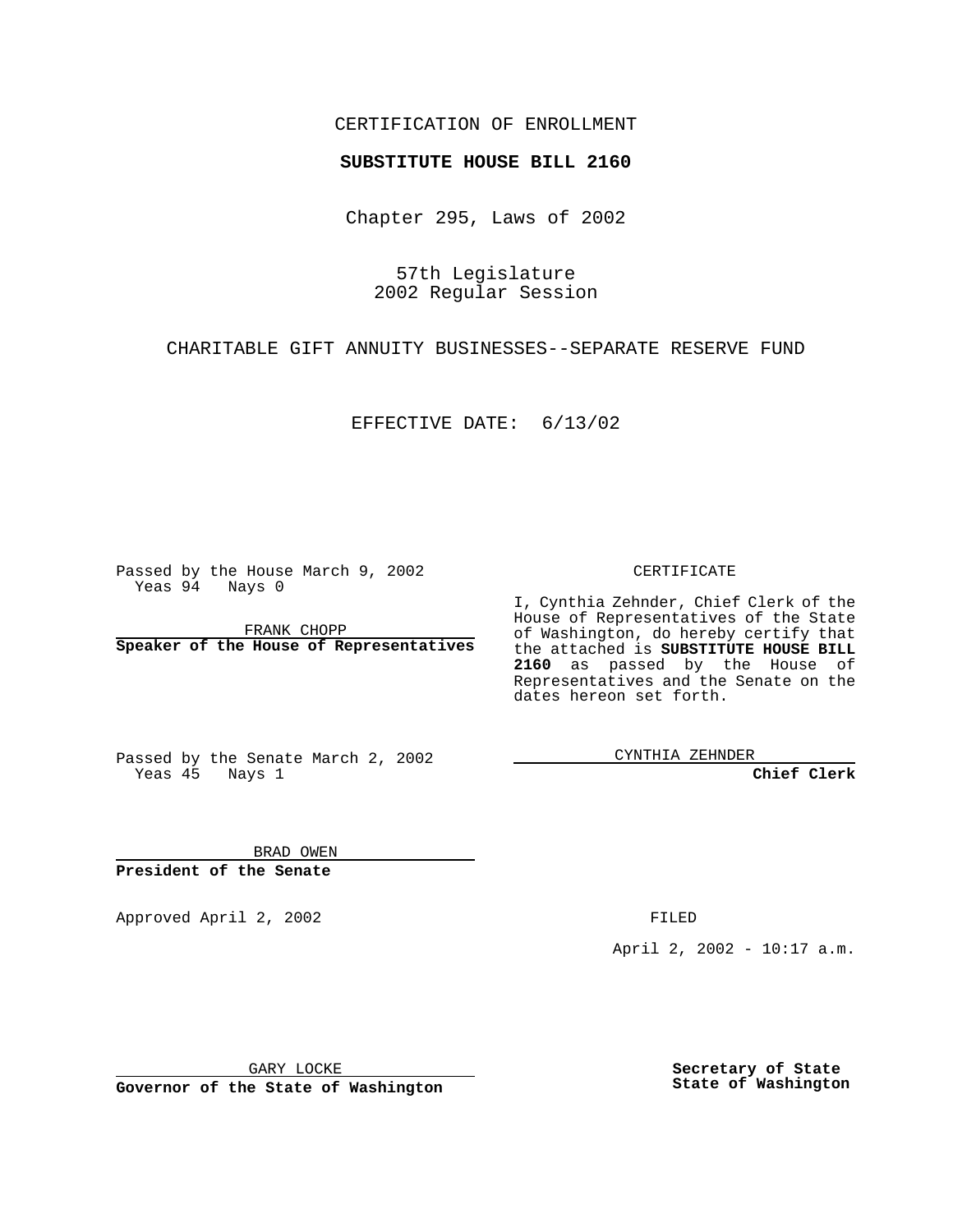## **SUBSTITUTE HOUSE BILL 2160** \_\_\_\_\_\_\_\_\_\_\_\_\_\_\_\_\_\_\_\_\_\_\_\_\_\_\_\_\_\_\_\_\_\_\_\_\_\_\_\_\_\_\_\_\_\_\_

\_\_\_\_\_\_\_\_\_\_\_\_\_\_\_\_\_\_\_\_\_\_\_\_\_\_\_\_\_\_\_\_\_\_\_\_\_\_\_\_\_\_\_\_\_\_\_

AS AMENDED BY THE SENATE

Passed Legislature - 2002 Regular Session

## **State of Washington 57th Legislature 2002 Regular Session**

**By** House Committee on Financial Institutions & Insurance (originally sponsored by Representative McIntire)

Read first time 01/25/2002. Referred to Committee on .

 AN ACT Relating to the separate reserve fund maintained by a charitable gift annuity business; and amending RCW 48.38.020.

BE IT ENACTED BY THE LEGISLATURE OF THE STATE OF WASHINGTON:

 **Sec. 1.** RCW 48.38.020 and 1998 c 284 s 2 are each amended to read as follows:

 (1) Upon granting to such insurer or institution under RCW 48.38.010 a certificate of exemption to conduct a charitable gift annuity business, the insurance commissioner shall require it to establish and maintain a separate reserve fund adequate to meet the future payments under its charitable gift annuity contracts.

(2) The assets of the separate reserve fund:

 (a) Shall be held legally and physically segregated from the other 13 assets of the certificate of exemption holder;

 (b) Shall be invested in the same manner that persons of reasonable prudence, discretion, and intelligence exercise in the management of a like enterprise, not in regard to speculating but in regard to the permanent disposition of their funds, considering the probable income as well as the probable safety of their capital. Investments shall be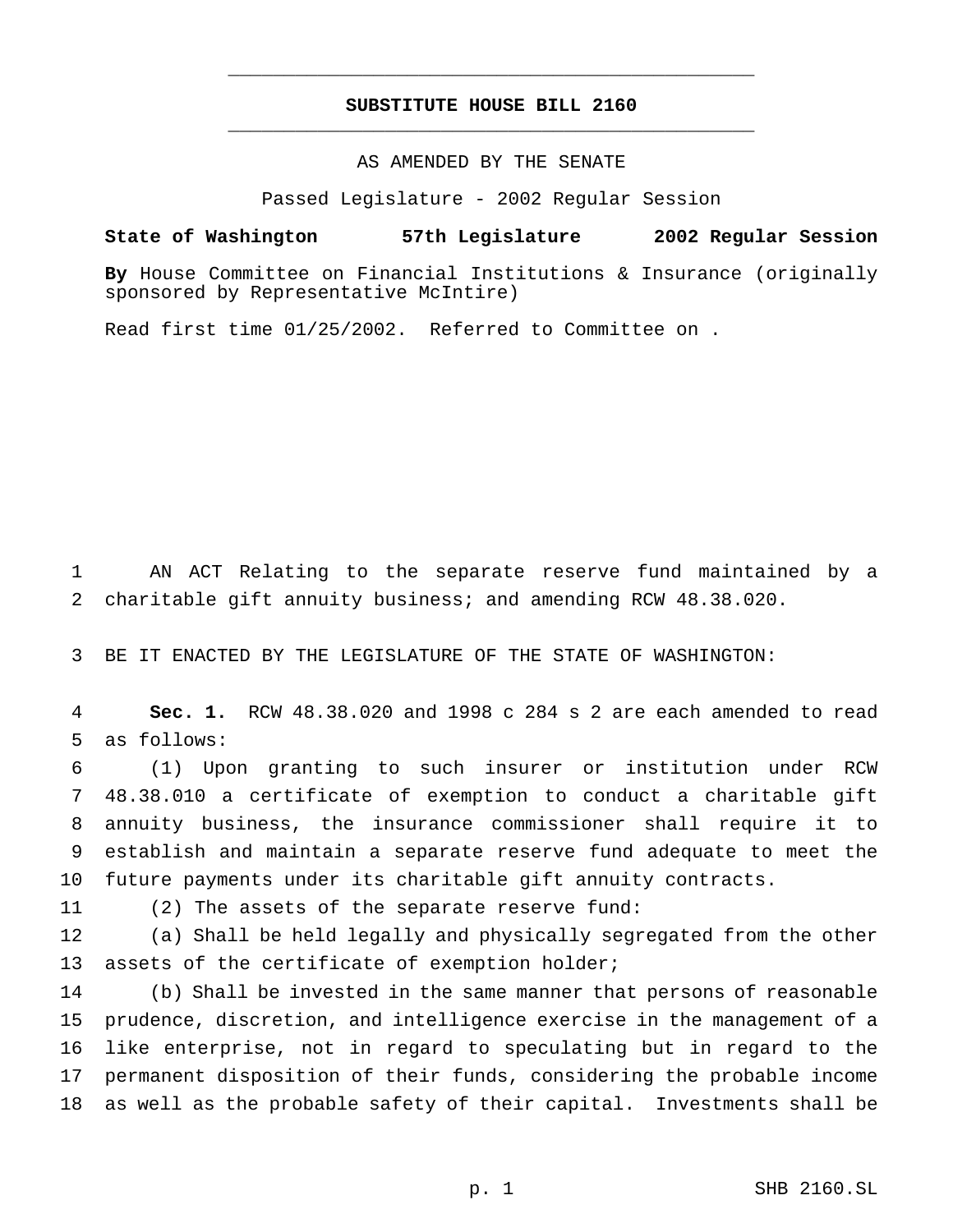of sufficient value, liquidity, and diversity to assure the insurer or institution's ability to meet its outstanding obligations; and

 (c) Shall not be liable for any debts of the insurer or institution holding a certificate of exemption under this chapter, other than those incurred pursuant to the issuance of charitable gift annuities.

(3) The amount of the separate reserve fund shall be:

 (a) For contracts issued prior to July 1, 1998, not less than an amount computed in accordance with the standard of valuation based on the 1971 individual annuity mortality table with six percent interest for single premium immediate annuity contracts and four percent interest for all other individual annuity contracts;

 (b) For contracts issued on or after July 1, 1998, in an amount not less than the aggregate reserves calculated according to the standards set forth in RCW 48.74.030 for other annuities with no cash settlement options;

 (c) Plus a surplus of ten percent of the combined amounts under (a) and (b) of this subsection.

 (4) The general assets of the insurer or institution holding a certificate of exemption under this chapter shall be liable for the payment of annuities to the extent that the separate reserve fund is inadequate.

 (5) For any failure on its part to establish and maintain the separate reserve fund, the insurance commissioner shall revoke its certificate of exemption.

 (6) If an institution holding a certificate of exemption under RCW 48.38.010 has purchased a single premium life annuity that pays the entire amount stipulated in the gift annuity agreement or agreements from an insurer (a) holding a certificate of authority under chapter 48.05 RCW, (b) licensed in the state in which the institution has its principle office, and (c) licensed in the state in which the single premium life annuity is issued, then in determining the minimum reserve fund that must be maintained under this section, a deduction shall be allowed from the minimum reserve fund in an amount not exceeding the 34 reserve fund amount required for the annuity or annuities for which the single premium life annuity is purchased, subject to the following conditions: (i) The institution has filed with the commissioner a copy of the

single premium life annuity purchased and specifying which charitable

39 gift annuity or annuities are being insured; and